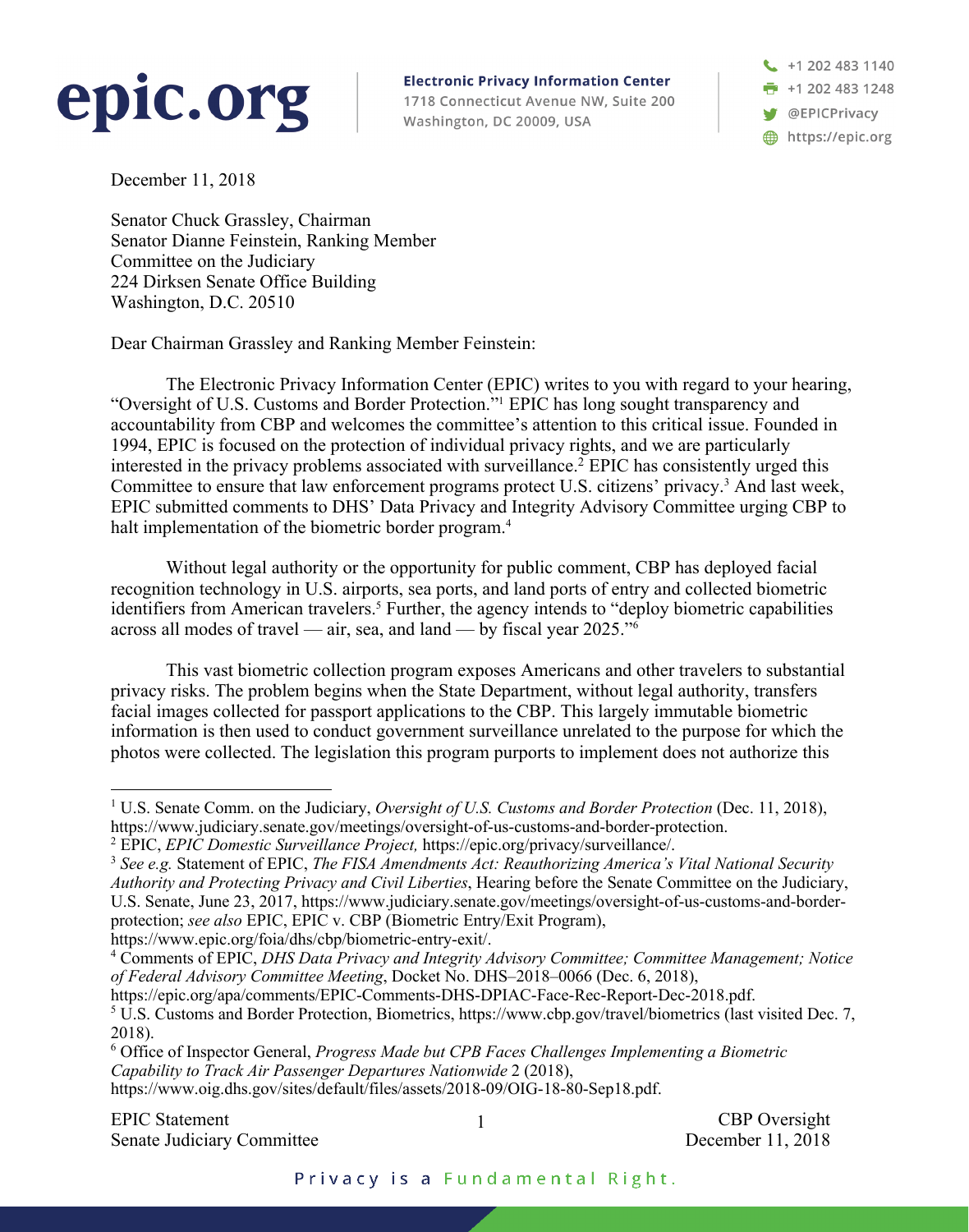activity,<sup>7</sup> and there is currently no federal legislation to regulate the use of facial recognition or other biometric surveillance techniques in these circumstances.

Contrary to the agency's original representations, there is no practical way to opt-out of the CBP facial recognition program. EPIC knows for a fact that the original procedures described at the CBP website regarding alternative screening, "manual processing," is in fact not the agency's practice.8 Remarkably, the agency has repeatedly modified the FAQ for alternative procedures for U.S. citizens who do not wish to have a photo taken and no longer provides for a simple check of travel documents as an alternative. Today, the FAQ reads:

## **Are U.S. Citizens required to provide biometrics for the entry-exit system?**

U.S. Citizens who are entering or exiting the country are generally required to be in possession of a valid U.S. passport. At this time, however, CBP does not require U.S. Citizens to have their photos captured when entering or exiting the country. U.S. Citizens who do not wish to participate in this biometric collection should notify a CBP Officer or an airline or airport representative in order to seek an alternative means of verifying their identity and documents. CBP discards all photos of U.S. Citizens, once their identities have been verified.9

But on March 6, 2018, the same FAQ stated:

Individuals seeking to travel internationally are subject to the laws and rules enforced by CBP and are subject to inspection. If a U.S. citizen, however, requests not to participate in the Traveler Verification System, specified agreements between CBP and the partner airline or airport authority will guide alternate procedures. For some participating airlines, a traveler may request not to participate in the TVS and, instead, present credentials to airline personnel before proceeding through the departure gate. In other cases of an opt-out, an available CBP Officer may use manual processing to verify the individual's identity.10

And on August 24, 2018 it read:

Individuals seeking to travel internationally are subject to the laws and rules enforced by CBP and are subject to inspection. However, if a U.S. Citizen does not wish to participate in the biometric entry or exit process, he or she must

https://www.markey.senate.gov/imo/media/doc/DHS%20Biometrics%20Markey%20Lee%20.pdf.

<sup>8</sup> U.S. Customs and Border Protection, *Biometric Exit Frequently Asked Questions (FAQs)* (Sept. 7, 2018),

https://www.cbp.gov/travel/biometrics/biometric-exit-faqs.

 <sup>7</sup> Letter from Sens. Edward J. Markey and Mike Lee to Sec'y Kirstjen Nielsen, Dep't of Homeland Sec., 1-2 (Dec. 21, 2017), *available at* 

https://web.archive.org/web/20180907171042/https://www.cbp.gov/travel/biometrics/biometric-exit-faqs. <sup>9</sup> U.S. Customs and Border Protection, *Biometric Exit Frequently Asked Questions (FAQs)* (Dec. 3, 2018),

<sup>10</sup> U.S. Customs and Border Protection, *Biometric Exit Frequently Asked Questions (FAQs)* (Mar. 6, 2018), https://web.archive.org/web/20180306164048/https://www.cbp.gov/travel/biometrics/biometric-exit-faqs.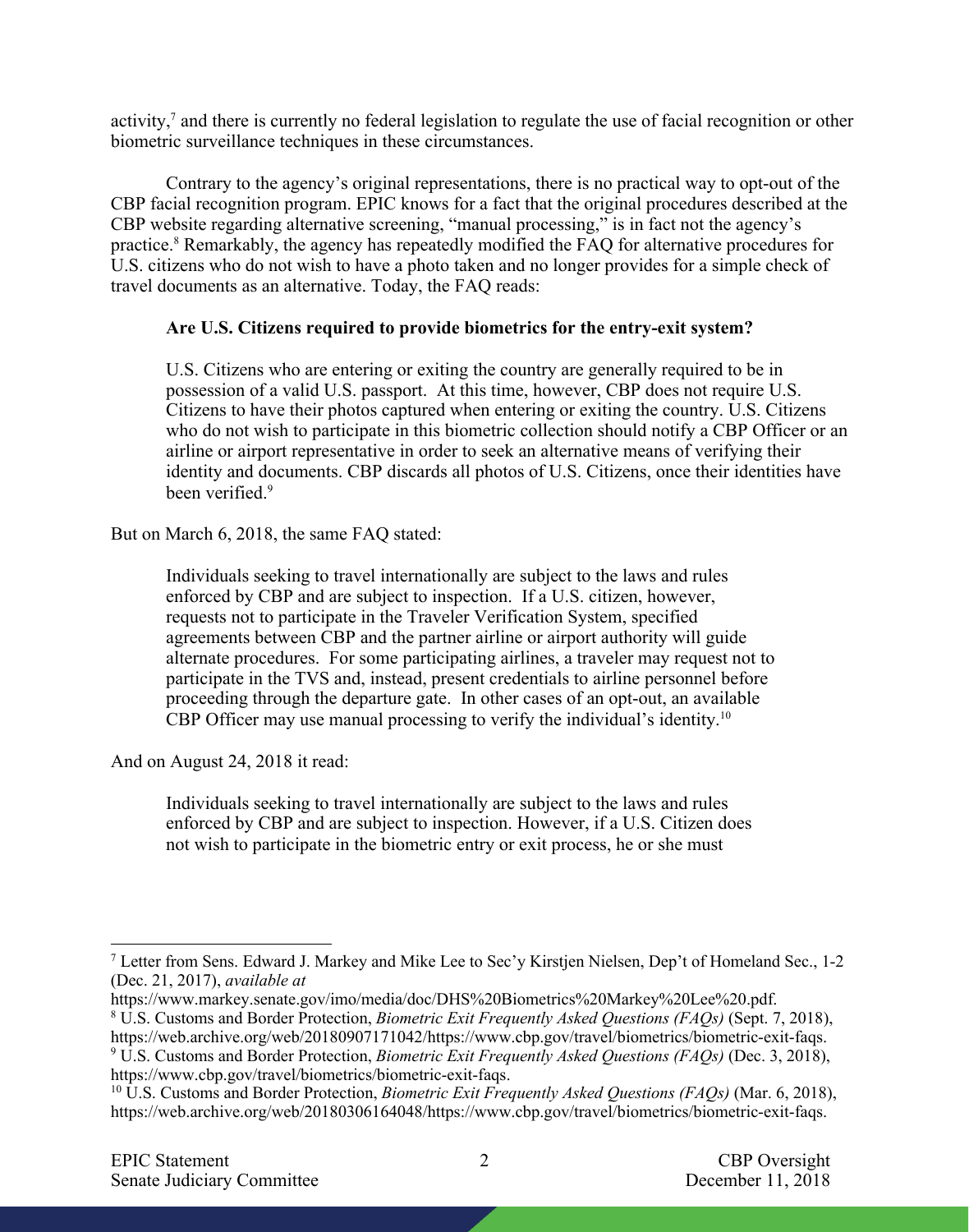request to be processed using alternate procedures, such as presenting travel credentials to an available CBP Officer or authorized airline personnel.<sup>11</sup>

Without legal authority or the opportunity for public comment, CBP is making up the rules as it rolls out the program.

And the underlying problem remains: personal data is automatically transferred from the State department to another agency without legal authority. By the time the passenger attempts to assert the right to "opt out," the passenger's photo has already been pulled from the State Department database into a gallery to be used by DHS for facial recognition.

Transparency about the entry/exit program is essential, particularly because the accuracy is questionable. In December 2017, a Freedom of Information Act lawsuit pursued by EPIC produced the public release of a CBP report on iris imaging and facial recognition scans for border control. The "Southwest Border Pedestrian Field Test" revealed that the CBP does not perform operational matching at a "satisfactory" level.12 In a related FOIA lawsuit, EPIC obtained documents from the FBI concerning the Next Generation Identification database which contains facial scans, fingerprints, and other biometrics of millions of Americans.13 The documents obtained by EPIC revealed that biometric identification is often inaccurate.14 DHS itself acknowledges that facial recognition is inaccurate as implemented.15 Inaccurate biometric matches affect all travelers, and particularly U.S. citizens. According to the Inspector General's report, "U.S. citizens accounted for the lowest biometric confirmation rate."16

The involvement of private companies raises additional concerns. CBP has enlisted airlines such as JetBlue and Delta to implement face recognition technology in U.S. airports.<sup>17</sup> Just last week, Delta opened the first "fully biometric terminal" in Atlanta.<sup>18</sup> It is unclear whether use by private firms of biometric identifiers obtained from the State Dept. for passport applications will lead to other uses unrelated to traveler identification

Today airlines are promoting facial recognition as a convenience, but it's clearly part of a larger effort by the government to expand biometric surveillance program of Americans. Just last

 <sup>11</sup> U.S. Customs and Border Protection, *Biometric Exit Frequently Asked Questions (FAQs)* (Aug. 24, 2018), https://web.archive.org/web/20180824202202/https://www.cbp.gov/travel/biometrics/biometric-exit-faqs.

<sup>&</sup>lt;sup>12</sup> U.S. Customs and Border Protection, *Southern Border Pedestrian Field Test Summary Report,* https://epic.org/foia/dhs/cbp/biometric-entry-exit/Southern-Border-Pedestrian-Field-Test-Report.pdf (December 2016).

<sup>13</sup> *EPIC v. FBI – Next Generation Identification*, EPIC, https://epic.org/foia/fbi/ngi/.

<sup>&</sup>lt;sup>14</sup> DEPT. OF JUSTICE, FEDERAL BUREAU OF INVESTIGATION, NEXT GENERATION IDENTIFICATION (NGI) SYSTEM REQUIREMENTS DOCUMENT VERSION 4.4 at 244 (Oct. 1, 2010), https://epic.org/foia/fbi/ngi/NGI-System-Requiremets.pdf.

 $^{15}$  *Id.* 

<sup>16</sup> *Id.* 

<sup>17</sup> Asma Khalid, *Facial Recognition May Boost Airport Security But Raises Privacy Worries*, NPR, June 26, 2017, https://www.npr.org/sections/alltechconsidered/2017/06/26/534131967/facial-recognition-may-boostairport-security-but-raises-privacy-worries.

<sup>18</sup> Thom Patterson, *US airport opens first fully biometric terminal*, CNN, Dec. 3, 2018,

http://www.cnn.com/travel/article/atlanta-airport-first-us-biometric-terminal-facial-recognition/.